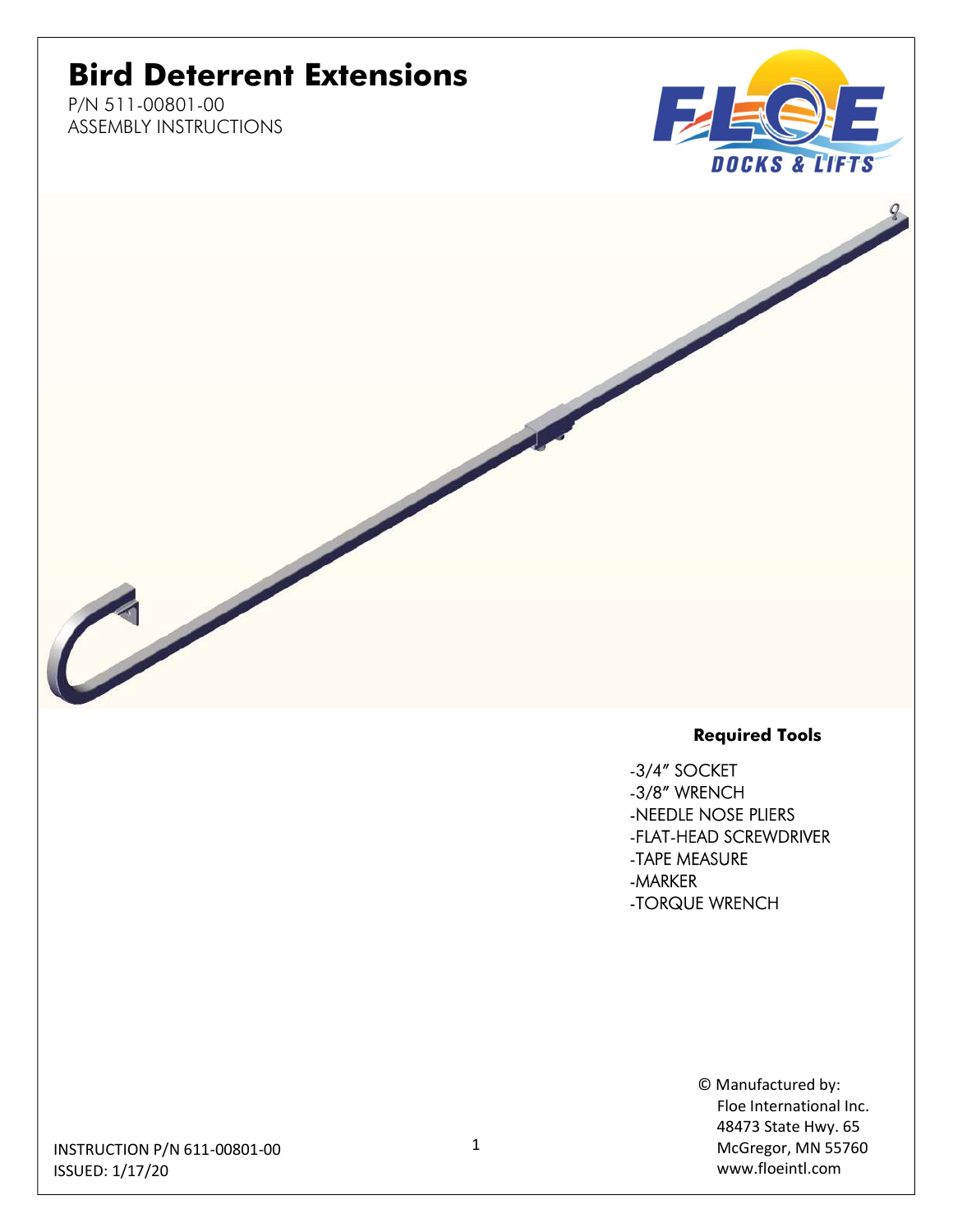#### Bird Deterrent Extensions Kit P/N 511-00801-00 BOM/EXPLODED VIEW

| P/N 511-00801-00 |              |             |                                      |
|------------------|--------------|-------------|--------------------------------------|
| Number           | Part Number  | <u>QTY.</u> | Description                          |
|                  | 001-70205-00 |             | HHCS 1/2-13 X 1" SS 18-8             |
|                  | 001-76350-00 |             | NUT, 1/2-13 ALUMINUM                 |
|                  | 002-00165-00 |             | Bracket, Splice Bird/Solar Extension |
|                  | 002-00166-00 |             | Tube, Bird Deterrence Extension      |



# **ASSEMBLY** STEP 1 MARK DETERRENT EXTENSION TUBE 2 1/4" FROM END OPPOSITE HOLE.

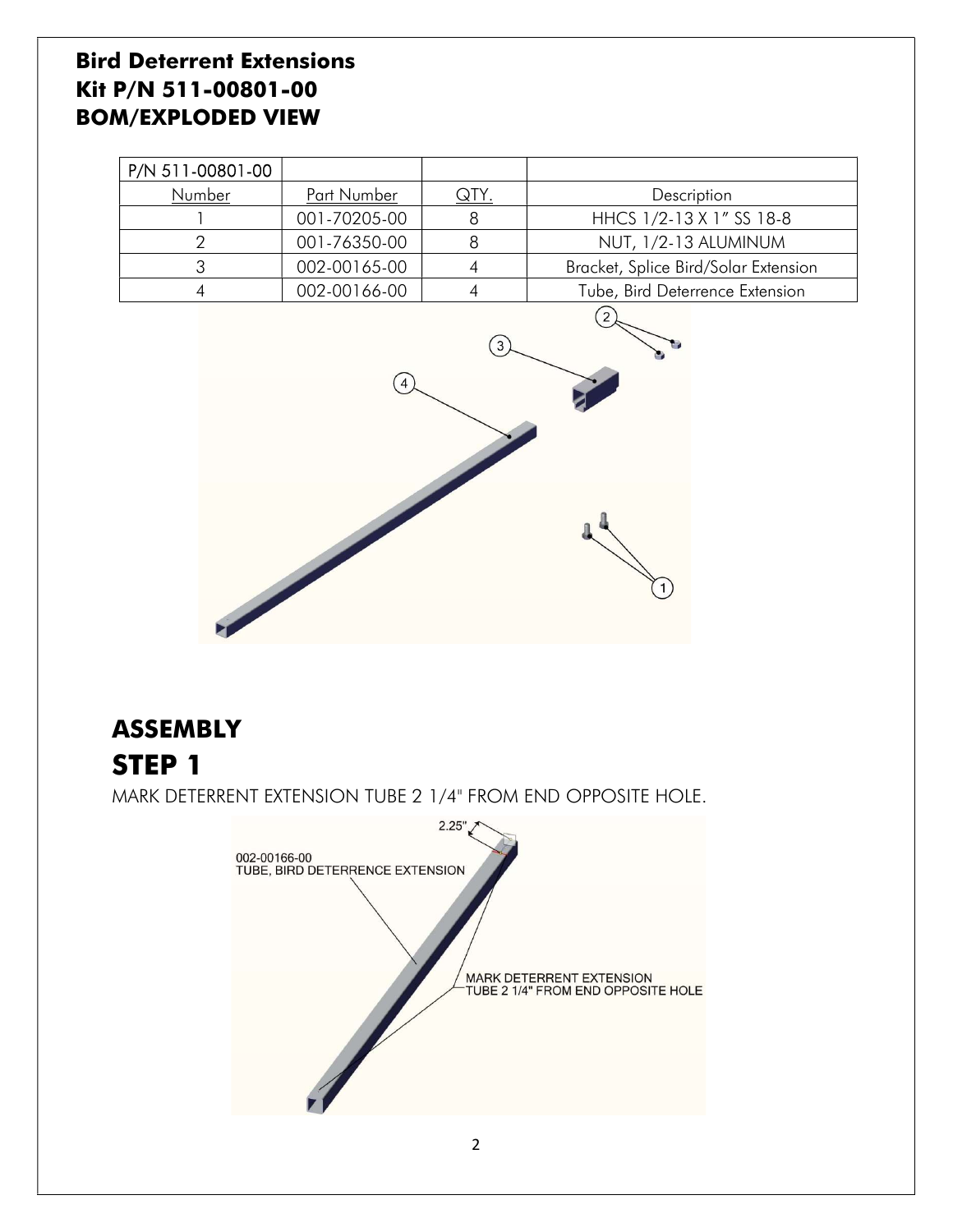#### STEP 2

INSERT EXTENSION TUBE INTO EXTENSION BRACKET UNTIL EDGE OF BRACKET COVERS MARK MADE IN STEP 1. TORQUE BOLT TO 25 FT/LBS.



### STEP 3

DISASSEMBLE BIRD DETERRENCE MASTASSEMBLY. USE FLATHEAD SCREWDRIVER TO POP CAP PLUG OFF. USE NEEDLE NOSE PLIERS TO HOLD NYLOCK NUT AND UNSCREW EYEBOLT. THESE PARTS WILL BE USED IN STEP 5.